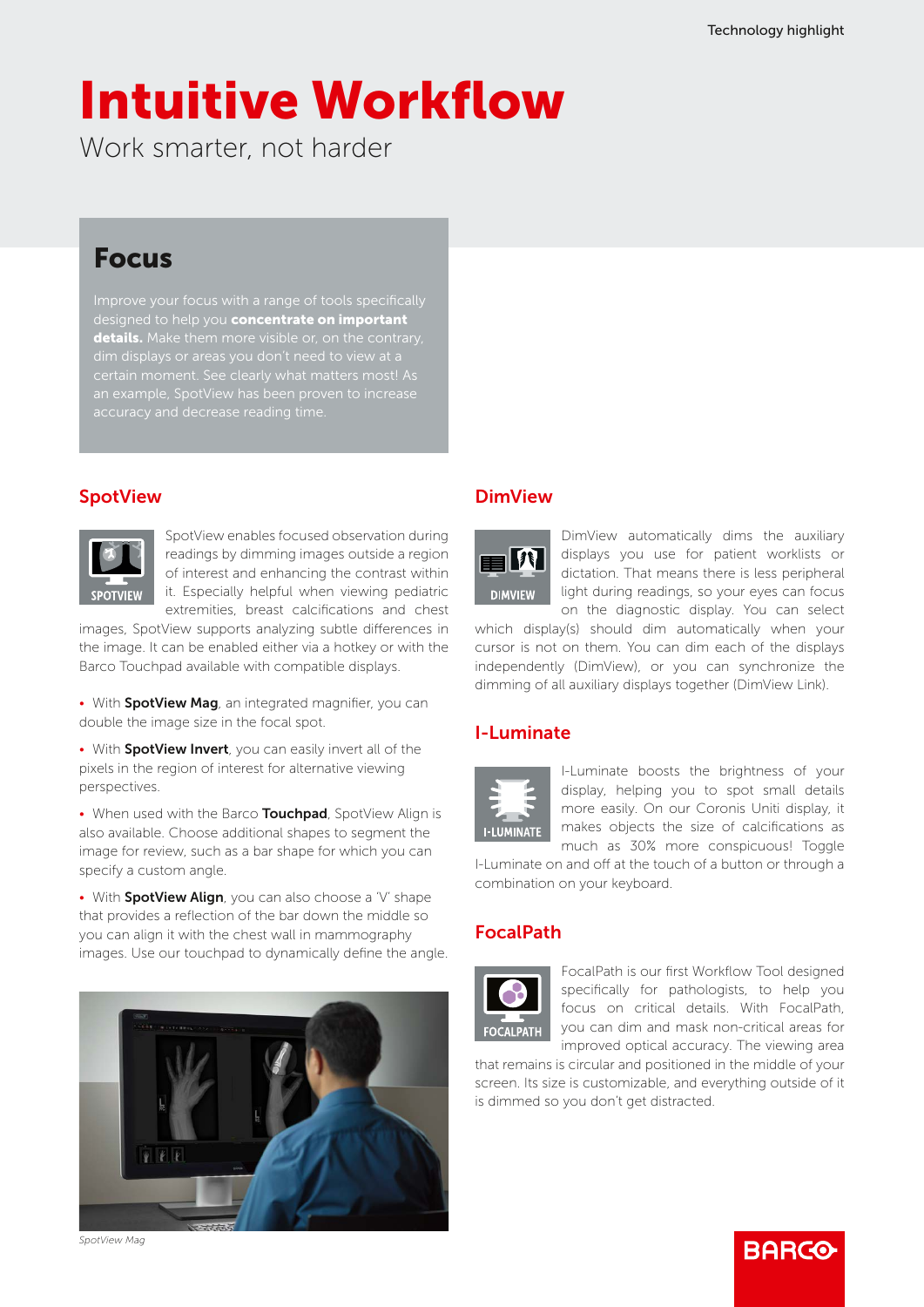### **Flexibility**

Adapt your workstation's settings to how both you and your colleagues work best. Our Intuitive

#### User Profiles



Create a custom profile based on your preferred settings. You can set profiles per modality and per user, and switch between them easily. User profiles enable a quick environment switch for image type, such as a

lower luminance for X-ray images and higher luminance for mammography images.

If you share a display with colleagues, you can personalize it according to your individual preferences. Customized workflow tool settings can be saved in the user profile and distributed to other systems.

#### **SingleView**



With SingleView, you can drive your dual input display as a single desktop, eliminating any tearing down the center of the display. This results in a more flexible desktop, on which you can place images in the center of

the screen without risk of image corruption.

#### Clear/Blue base



View images the way you prefer. With Blue base toggled on, the white point will be shifted to a higher color temperature, resulting in a blueish hue more traditional for viewing mammography images, or just to keep you

alert. On the other hand, your display can also calibrate to Clear base and you'll see images in more neutral white and gray tints. We zouden twee monitorsends opzetten:

#### VirtualView



VirtualView gives you more room on your screen without the need for an additional display. You can just create a virtual display to use as a navigational head or for other software, such as dictation. VirtualView has

been carefully designed to work with existing PACS software applications. You can set the location of the virtual display, and when your cursor moves into that area, it will appear. The window can also be activated and hidden by a hotkey.

#### Application Appearance Manager



The high luminance of your diagnostic display may not be necessary when you're using it to view text documents, emails or other non-diagnostic applications. In fact, in those situations the brightness of the display might

even strain your eyes. AAM allows you to set windows of specific applications to a lower luminance or different color profile, while retaining the full diagnostic luminance for applications that require it.

#### Conference CloneView



Ideal for multi-disciplinary team meetings when sharing images with an audience, Conference CloneView enables you to create a high-quality cloned image without losing pixel precision, for example through a

projector. The interface has been designed to be fast and simple and will retain the configuration even after logging off or restarting the workstation. On three or four output display controllers, two images can be combined into one on the projected image, which allows side-by-side comparison. Furthermore, you can zoom in on the projected image so your audience can focus on details more easily.

| <b>GRAFFILS CARD COMPATIBILIT CHART</b> |                                                                                   |  |  |  |  |  |  |  |  |  |
|-----------------------------------------|-----------------------------------------------------------------------------------|--|--|--|--|--|--|--|--|--|
| $1$ source $>1$ projector               | MXRT-2600, MXRT-5600, MXRT-7600,<br>MXRT-2700, MXRT-4700, MXRT-6700,<br>MXRT-8700 |  |  |  |  |  |  |  |  |  |
|                                         | $2$ sources > 1 projector $MXRT-5600$ , $MXRT-7600$ , $MXRT-2700$ ,               |  |  |  |  |  |  |  |  |  |

GRAPHICS CARD COMPATIBILITY CHART

**2 sources > 2 projectors** MXRT-5600, MXRT-7600, MXRT-6700, *3 sources > 1 projector* MXRT-8700

MXRT-4700, MXRT-6700, MXRT-8700

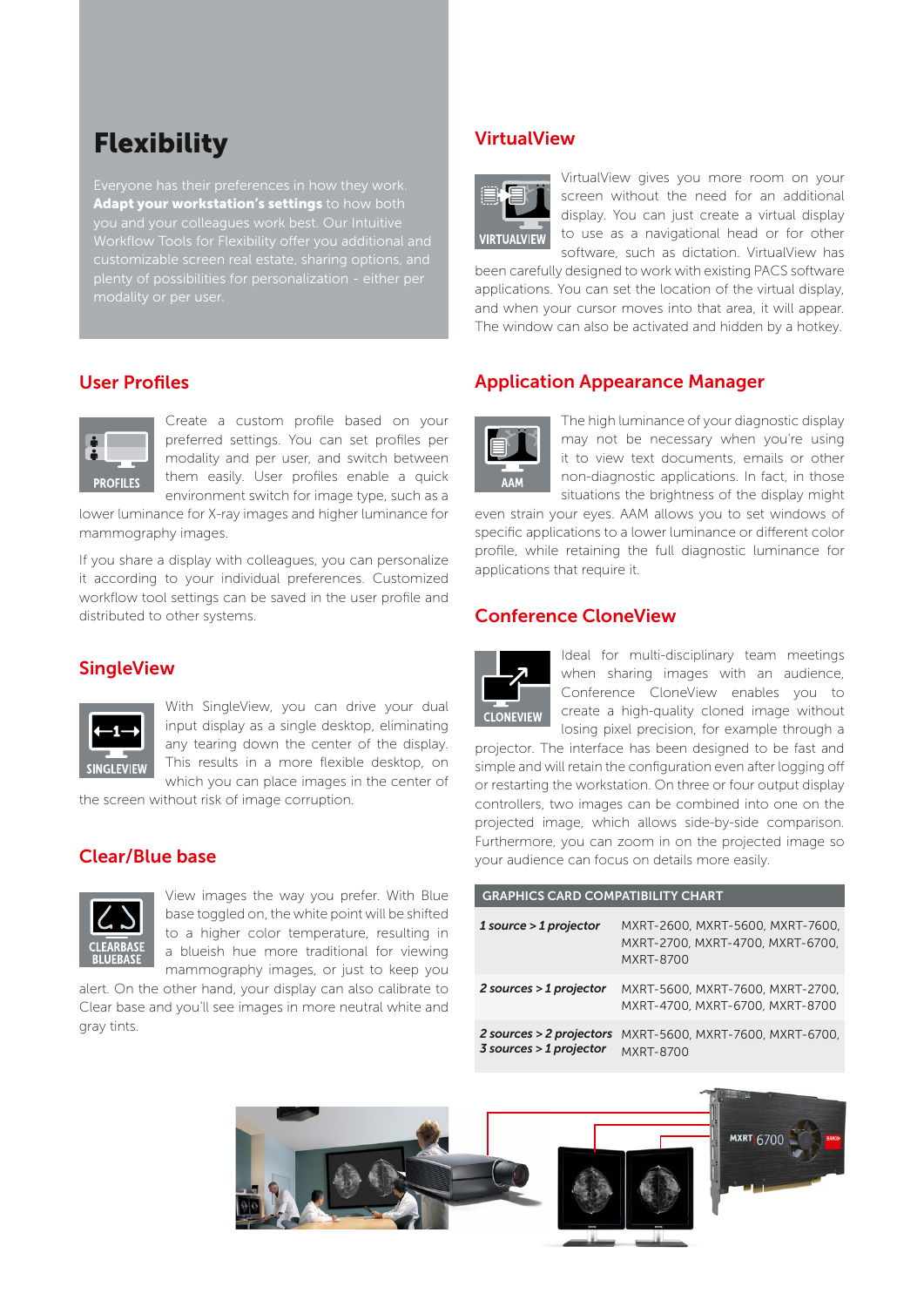### Comfort

Intuitive Workflow Tools for Comfort help you do away with some recognizable interruptions. Boost your workflow further thanks to those extras and make your workspace extra comfortable!



#### **SmartCursor**



Using multiple resolution displays in a PACS workstation often results in the cursor getting stuck traveling from one display to another. SmartCursor eliminates this problem by mapping the cursor to the correct spot on

the adjacent display so you don't lose time due to cursor complications (and frustrations).

#### **FindCursor**



Many reading configurations consist of multiple displays where the cursor can get lost across the extended desktop real estate. With FindCursor, you can quickly locate the cursor on these systems by simply holding

down the programmable hotkey, to indicate its location by a highlighted circle.

#### **ScreenShot**



Ideal for multi-disciplinary team meetings when sharing images with an audience, Conference CloneView enables you to create a high-quality cloned image without losing pixel precision, for example through

a projector. The interface has been designed to be fast and simple and will retain the configuration even after logging off or restarting the workstation. On three or four output display controllers, two images can be combined into one on the projected image, which allows side-byside comparison. Furthermore, you can zoom in on the projected image so your audience can focus on details more easily.

#### FilmClip



It can happen to every radiologist: the priors of the case you're reviewing aren't digitized yet, and you have them laying on a folder on your desk. Not an ideal situation if you don't have a lightbox nearby, or if you need to

compare an analog image with digital ones. With FilmClip, you can easily turn part of your display screen into a bright light, and slap the film into a magnetic clip in front of it. This way, you can read the film next to any digital images on your display. You can choose between different sizes for your 'lightbox'.

#### **SoftGlow**



Get full control of the ambient light surrounding your workstation. Displays equipped with SoftGlow offer you two adjustable light sources, coming from your display. The first illuminates the background

behind your display, the second the space on your desk in front of it, so you can read printed documents more easily. In this way, your eye needs to adapt less intensively when it moves from your bright display to something in your darker office. You can choose which one should be on or use both at the same time. Adjust their brightness according to your preference!